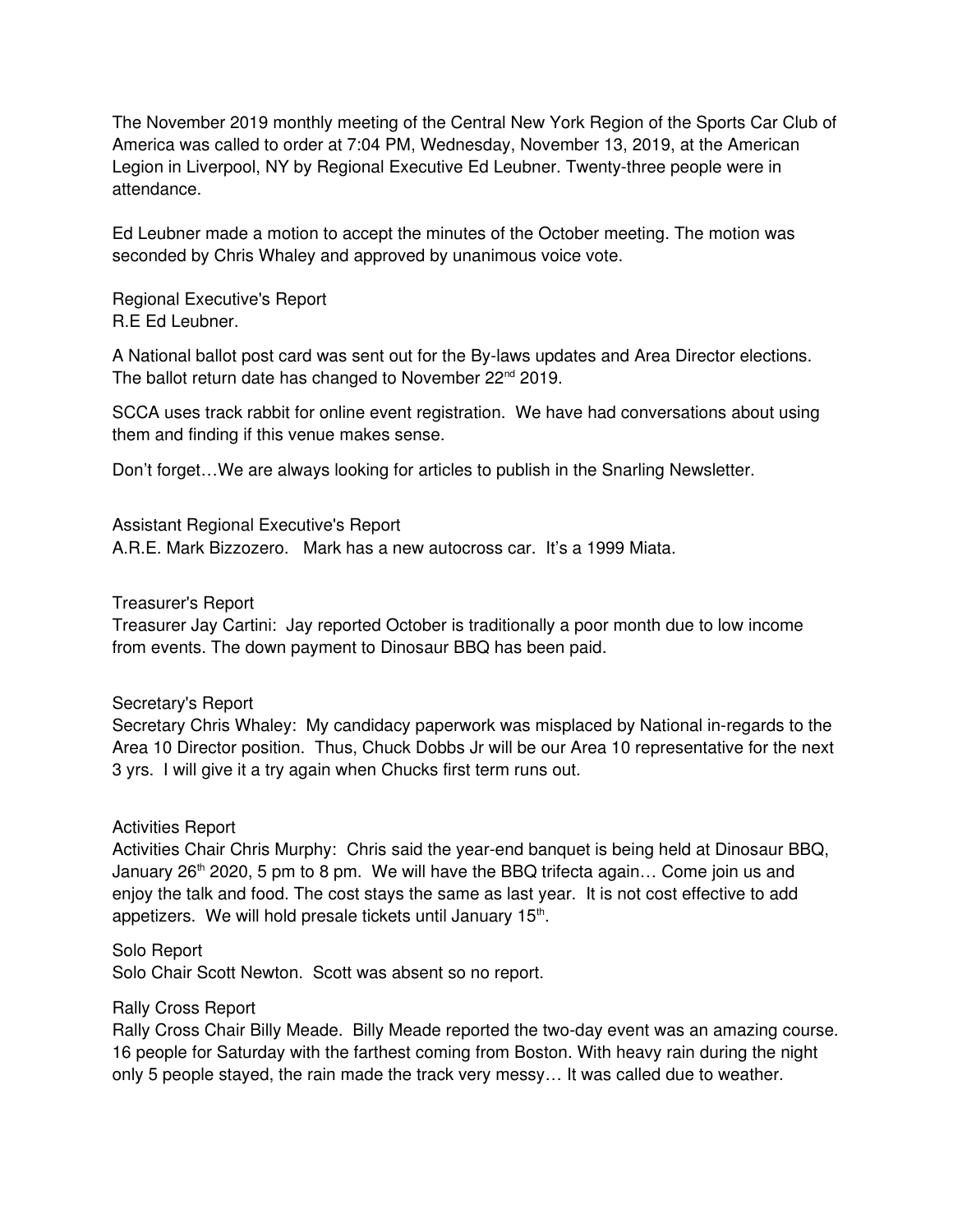## Flagging and Communications Report

Flagging & Communications Chair Mick Levy. Mick reported that this year's run offs the most amazing that he has ever seen.

## Road Rally Report

Road Rally Chair Frank Beyer. Frank reported that the Finger Lakes Region will have a beginner's event that starts at 3:31 this Saturday, November 16<sup>th</sup> 2019 in Ontario. Their winter series starts the first week of January this season with the  $1<sup>st</sup>$  in January.

# Club Racing Report

Club Racing Chair Dave Cardillo. Dave was absent. No Report.

## Membership Report

Membership Chair Andrew Beyer. Andrew reported that we have 184 current members. We have lost a few, so we will call them to see what happened.

R.E Ed Leubner reported membership anniversaries.

| <b>Bob Baechle</b>                      | 54 yrs |
|-----------------------------------------|--------|
| $l$ alan $\mathsf{D}^{\dagger}$ Aalania | 4.4.1  |

John D'Addario 14 yrs

# • Billy Meade 1 yrs

## Old Business

LC Motorsports still needs to supply graphics and payment. Burdick still needs to supply their logo as well.

Last month we discussed putting a Track day (DE) event together. National would have to conduct a safety review of Pine view by Fred Brinkel the Executive Steward, northeast division.

We are looking for new walkie talkies for the Solo group.

## New Business

Rex Franklin made a motion to nominate / elect the current sitting slate of Officers for another term. The motion was seconded and approved by unanimous voice vote.

CNY Ice Racing is rebranding its program to be time trail based and looking to offer events for the CNY SCCA club. They are developing the rules to follow some Rally Cross / solo rules.

The 50/50 raffle was not held.

At 8:15 PM a motion was made by Rex Franklin to adjourn the meeting. The motion was passed unanimously.